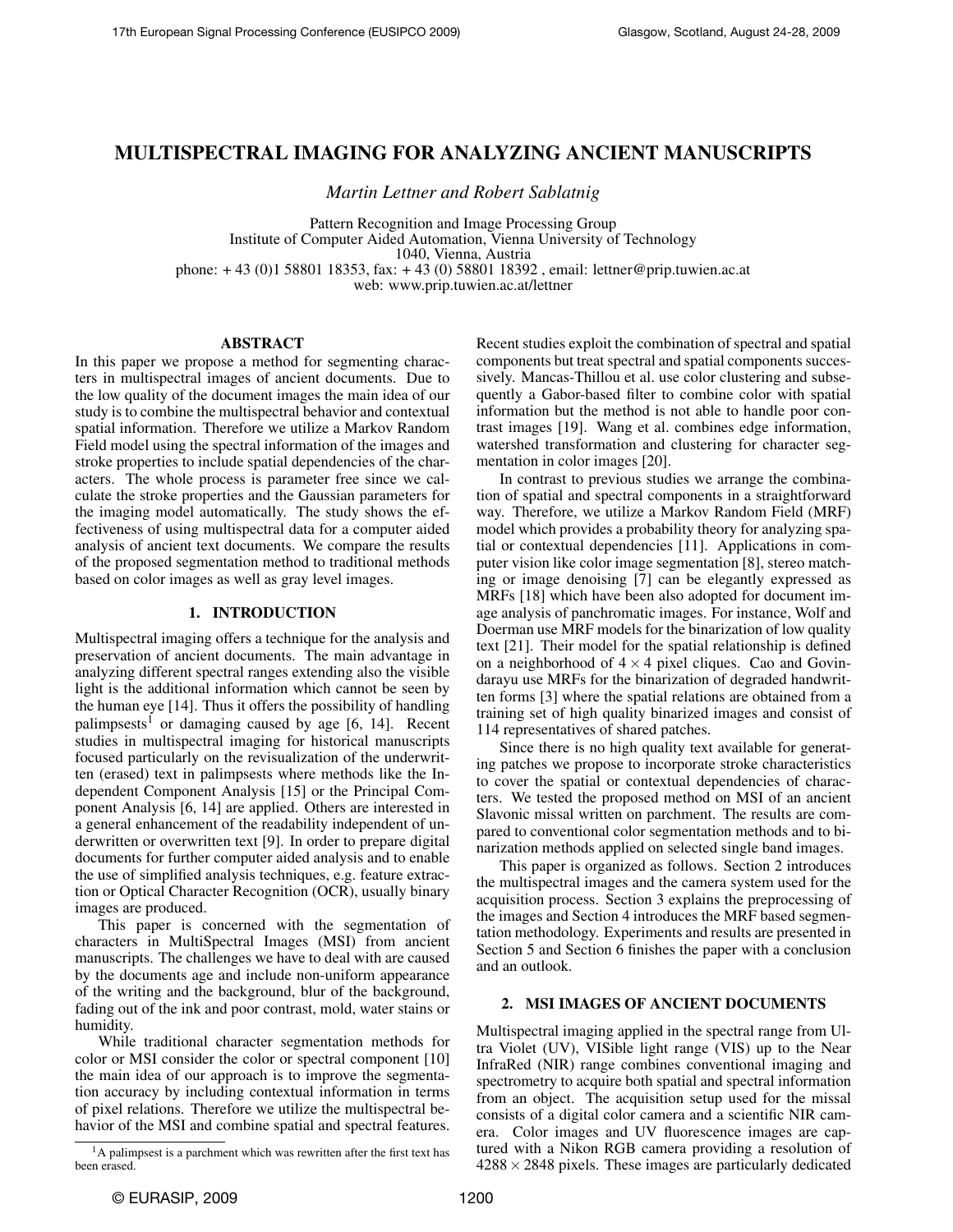for visualization purposes. For the MSI we use a Hamamatsu C9300-124 camera with a spectral sensitivity from UV to NIR (330nm - 1000nm) and a resolution of  $4000 \times 2672$  pixels. A filter wheel mounted in front of the camera selects different spectral images. Figure 3 shows the alignment of the two cameras. The setup leads to a spatial resolution of 565 dpi for the MSI and a resolution of approximately 500 dpi for the conventional color camera. Since every folio is captured with both cameras, a shift of the page between the cameras is necessary. Due to the use of optical filters [2] an image registration process is applied which is described in [4].

For the MSI we use four band-pass filters with a peak of 450nm (blue), 550nm (green), 650nm (red), 780nm (NIR), two long-pass filters with a cut-off frequency of 400nm (UV fluorescence) and 800nm (IR reflectography), and a shortpass filter with a cut-off frequency of 400nm to capture UV reflectography images. Using different illumination we obtain nine different spectral images. The filters are summarized in Table 1 and their spectral transmittance is visualized in Figure 1 on the left hand side.



Figure 1: The electromagnetic spectrum and filter response on our acquisition setup.

| No. | Filter type                | Illumination   |
|-----|----------------------------|----------------|
| 1   | $\overline{\text{SP }400}$ | НV             |
| 2   | LP 400                     | UV             |
| 3   | LP 400                     | <b>VIS-NIR</b> |
| 4   | <b>BP</b> 450              | <b>VIS-NIR</b> |
| 5   | BP 550                     | <b>VIS-NIR</b> |
| 6   | BP 650                     | <b>VIS-NIR</b> |
| 7   | <b>BP 780</b>              | <b>VIS-NIR</b> |
| 8   | LP 800                     | <b>IR</b>      |
| q   | none                       | <b>VIS-NIR</b> |

Table 1: Description of the MSI containing filter type and the methodology of image acquisition. LP is a long pass filter, SP a short pass filter and BP is a band pass filter.

Selected MSI can be seen in Figure 2. It shows that the IR images have low contrast. Better contrast is obtained in the UV and blue range of the spectrum. Concerning the writing material only iron gall inks of various chemical compositions could be determined on the parchment folios [12].



(e) RGB color Image (Nikon).





Figure 3: Acquisition setup.

#### 3. PREPROCESSING

Distortions of the document images vary the probability densities for the foreground and the background. Therefore, we use background light normalization to avoid these distortions. The method was proposed by Shi and Govindaraju [17] and presents a good normalization approach especially for historical document images. The algorithm uses an adaptive linear function which approximates the uneven background of the images. This uneven background is caused by an uneven illumination during the capturing of the images, or by the aging process of the manuscript pages. After the calculation of the linear function, the images are normalized with respect to the approximation.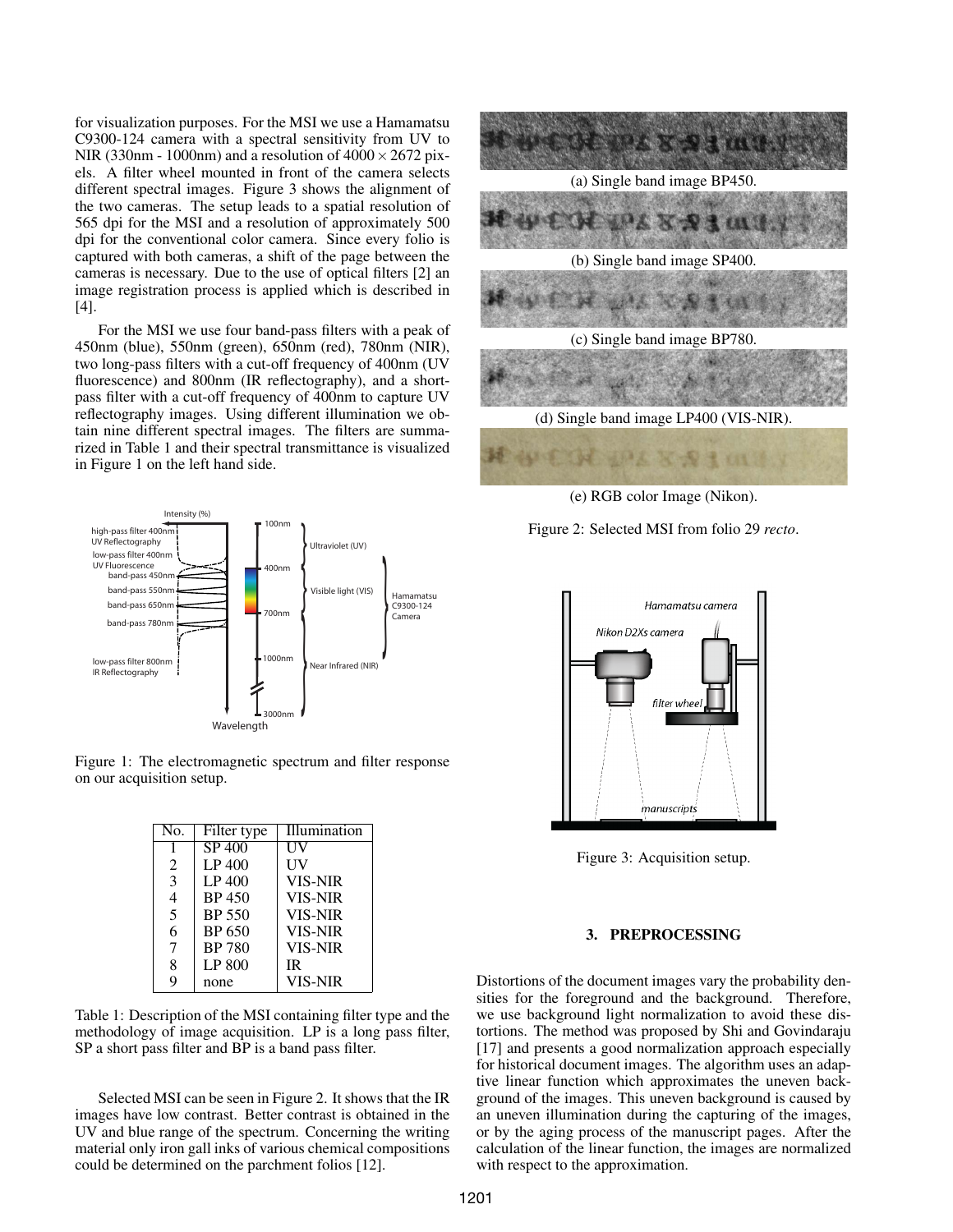## 4. MARKOV RANDOM FIELD MODEL FOR CHARACTER SEGMENTATION

The MSI is defined over a finite rectangular lattice  $\mathscr{S} =$  ${s_1, s_2,..., s_n}$  in which  $1...n$  indicates the pixel index and the observations  $\vec{f}_s \in \mathcal{F}$  for each pixel *s* represent the multispectral feature vectors used for partitioning the image. The goal is to find a labeling  $\omega \in \Omega$  which separates the characters or text pixels from the background. Given a set of feature vectors  $\mathcal F$  and the set  $\Omega$  of all possible segmentations our purpose is to find the segmentation  $\hat{\omega}$  with the highest probability. A widely accepted standard is to construct this probability measure within a Bayesian framework [8]:

$$
Pr(\boldsymbol{\omega}|\mathscr{F}) \propto Pr(\mathscr{F}|\boldsymbol{\omega}) Pr(\boldsymbol{\omega}), \qquad (1)
$$

where Pr( $\omega$ ) depicts the prior probability and Pr( $\mathcal{F}|\omega$ ) is the likelihood.  $\hat{\omega}$  which maximizes the posterior probability  $Pr(\boldsymbol{\omega}|\mathscr{F})$  can be found via the the *Maximum A Posteriori* (MAP) estimate [7]:  $3.2$  Observation Model Proposed Proposed Proposed Proposed Proposed Proposed Proposed Proposed Proposed Proposed Proposed Proposed Proposed Proposed Proposed Proposed Proposed Proposed Proposed Proposed Proposed Proposed

$$
\hat{\omega} = \arg \max \Pr(\mathcal{F}|\omega) P(\omega). \tag{2}
$$

#### **4.1 Prior Model Pr(** $\omega$ **)**

The prior  $Pr(\omega)$  represents the fact that the segmentation is locally homogeneous [8]. According to the *Hammersly-Clifford theorem* [7], a random field is a MRF if  $Pr(\omega)$  follows a Gibbs distribution

$$
Pr(\omega) = \frac{1}{Z} exp(-U(\omega)) = \frac{1}{Z} exp\left(-\sum_{c \in \mathscr{C}} V_C(\omega_c)\right), \quad (3)
$$

where  $Z = \sum_{\omega \in \Omega} \exp(-U(\omega))$  is a normalizing constant and  $U(\omega) = \sum_{c \in \mathscr{C}} V_C(\omega_c)$  is an energy function. *c* is a set of pixels within a neighbor set  $N$ , called *clique*, and  $V_c$  denotes the potential function or clique potential of clique *c*  $\in \mathcal{C}$  having the label configuration  $\omega_c$ . the label configuration  $\omega_c$ .

For a regular lattice  $\mathscr S$ , the neighbor set  $\mathscr N$  of *i* is defined as the set of nearby sites within a radius *r* The entities are modeled by a Gaussian mixture model

$$
\mathcal{N}_i = \{i' \in \mathcal{S} \mid [dist(s_{i'}, s_j)]^2 \le r, i \neq j\}
$$
 (4)

where  $dist(s_i, s_j)$  denotes the Euclidean distance between two pixels  $s_{i'}$  and  $s_j$ . A first order MRF involves only the 4 directly connected pixels, as shown in Figure 4a. The numthe extractive connected pixels, as shown in Figure 4a. The hum-<br>bers  $n = 1...5$  indicate the neighboring sites in a *n*-th order neighborhood system [11].

We propose to use stroke properties to cover the spatial  $\left( \begin{array}{ccc} \end{array} \right)$ dependencies of the characters. Thus  $\mathscr C$  is the set of all pixels *s* within a radius *r*, where *r* corresponds to the mean stroke width. The mean stroke width follows the set of all foreground pixels *S* and the set of all border pixels *D* from characters and is computed as  $w = 2\frac{N_S}{N_D}$  where  $N_S$  and  $N_D$  are the number of pixels in *S* and *D* [13]. Our experiments for manually segmented characters devoted a mean stroke width of 5 pixels. Thus the prior considers a neighborhood set of at least 4th order. To illustrate the neighborhood system on our images consider Figure 4b. It shows one character from our data set with an white circle corresponding to a neighborhood system of 4th order.

The clique potentials favor similar classes within a neighborhood  $\mathcal N$ 

$$
V_C = \delta(\omega_s, \omega_r) = \begin{cases} +1 & \text{if } \omega_s \neq \omega_r \\ -1 & \text{otherwise} \end{cases}
$$
 (5)

Thus, the full prior is given as follows:

$$
Pr(\boldsymbol{\omega}) = \frac{1}{Z} exp\left(-\sum_{\{s,r\} \in \mathscr{C}} \delta(\boldsymbol{\omega}_s, \boldsymbol{\omega}_r)\right) \tag{6}
$$



Figure 4: (a) Neighborhood system [11] and (b) a character with marked neighborhood system of 4th order.

# **4.2** Observation Model  $Pr(\mathcal{F}|\omega)$

malized as follows:  $Pr(\mathcal{F}|\omega)$  follows a normal distribution  $N(\mu, \Sigma)$  [8]. Each class  $\omega_t$  and  $\omega_b$  (text and background) is the segmentation represented by its mean vector  $\mu_{\omega}$  and covariance matrix  $\Sigma_{\omega}$ o the *Hammersly* by  $\mathcal{N}(\mu_{\omega}, \Sigma_{\omega})$ : ance matrix  $\mathcal{L}_{\omega}$ The observation model or image process  $\mathscr F$  can be for-

$$
\frac{1}{\sqrt{(2\pi)^n |\Sigma_{\omega}|}} \exp\left(-\frac{1}{2} \left(\vec{f} - \vec{\mu_{\omega}}\right) \Sigma_{\omega}^{-1} \left(\vec{f} - \vec{\mu_{\omega}}\right)^T\right), (7)
$$

 $\int_{\mathcal{C}}^{\mathbf{v}} V_C(\omega_c)$ , (3) *n* is the dimension of the MSI. The entities are modeled by  $\frac{3}{2}$  finding maximum likelihood solutions for models with latent variables is the *Expectation-Maximization* (EM) algorithm Finally maximum inclineed solutions for models with fact<br>variables is the *Expectation-Maximization* (EM) algorithm the characters as well as  $\mu_b$  and  $\Sigma_b$  for the background. a Gaussian mixture model (GMM). Given a GMM, the goal  $T_{\text{reco}}$  and  $T_{\text{reco}}$  are  $T_{\text{reco}}$  method. is to maximize the likelihood function with respect to the parameters  $\mu$  and Σ. An elegant and powerful method for [8, 5]. Applying EM on the MSI we obtain  $\mu_t$  and  $\Sigma_t$  for

# $(r, i \neq i)$  (4) **4.3** Posterior Energy  $P(\omega|\mathscr{F})$

 $h(x, y, z)$  (+) According to [8] the posterior probability can be simplified distance between by including the contribution of the likelihood term via the nvolves only the 4 singletons (i.e. pixel sites  $s \in \mathscr{S}$ )

been tested on a varied set of MSI of ancient documents.

$$
\Pr(\omega|\mathcal{F}) \propto \exp(-U(\omega, \mathcal{F}))
$$
  
to cover the spatial  
the set of all pixels  
to the mean stroke  

$$
\propto \exp\left(-\left(\sum_{s \in \mathcal{S}} V_s(\omega_s, \vec{f}_s) + \beta \sum_{\{s,r \in \mathcal{C}\}} \delta(\omega_s, \omega_r)\right)\right)
$$

where  $\beta > 0$  is a weighting parameter controlling the prior, i.e. the influence of the neighborhood connectivity. The singleton potentials  $V_s(\omega_s, \vec{f}_s)$  of pixel sites *s* are obtained from Eq. 7 by  $V_s(\boldsymbol{\omega}_s, \vec{f}_s)$  which equals

$$
\ln(\sqrt{(2\pi)^n|\Sigma_{\omega s}|}) + \frac{1}{2}(\vec{f}_s - \vec{\mu}_{\omega_s})\Sigma_{\omega_s}^{-1}(\vec{f}_s - \vec{\mu}_{\omega_s})' \qquad (8)
$$

The energy function  $U(\omega, \mathscr{F})$  of the MRF image segmentation model has the following form:

$$
\sum_{s \in \mathscr{S}} \left( \ln(\sqrt{(2\pi)^n |\Sigma_{\omega s}|}) + \frac{1}{2} (\vec{f}_s - \vec{\mu}_{\omega_s}) \Sigma_{\omega_s}^{-1} (\vec{f}_s - \vec{\mu}_{\omega_s})' \right) + \beta \sum_{\{s, r \in \mathscr{C}\}} \delta(\omega_s, \omega_r)
$$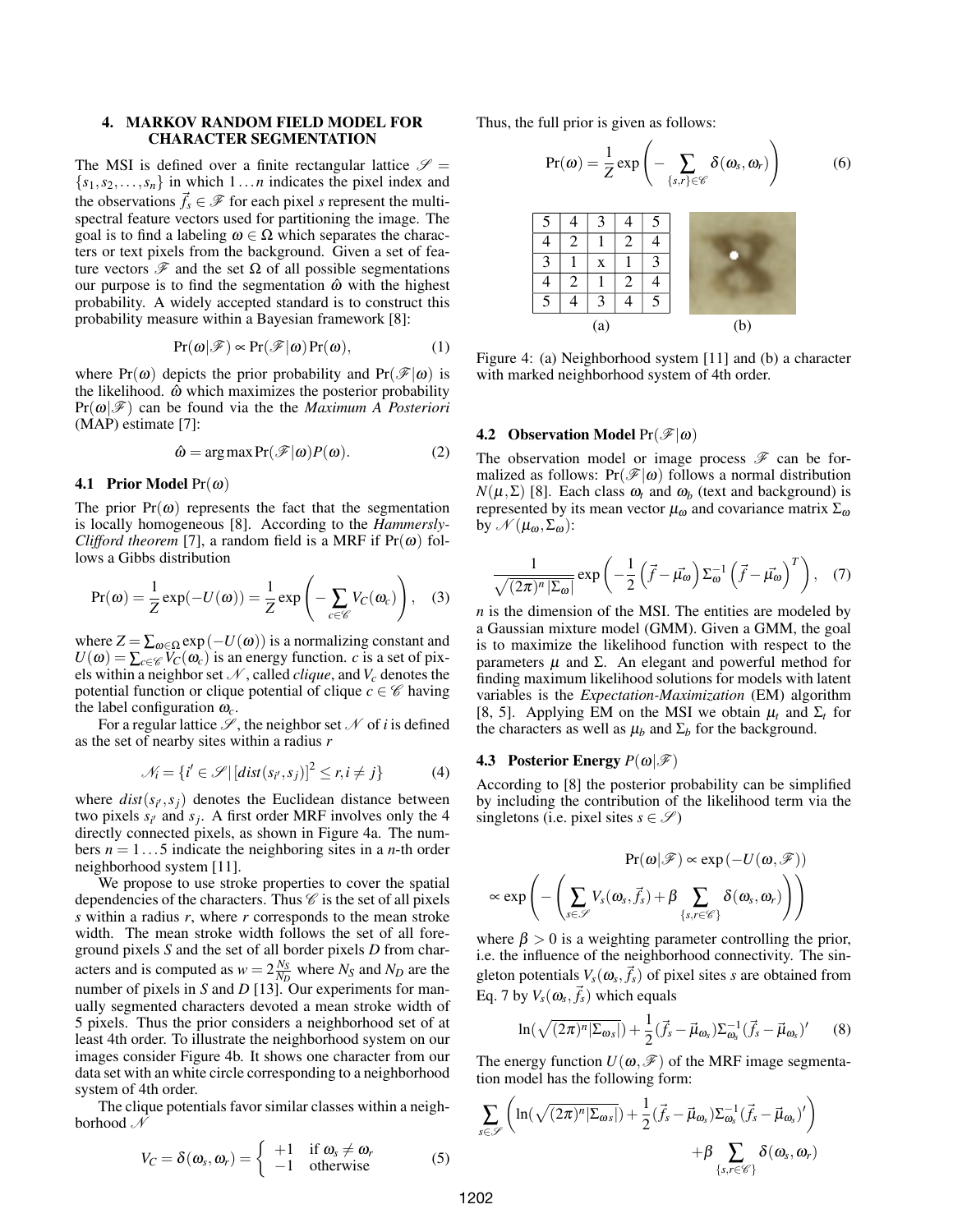It is clear that Eq. 2 is equivalent to the following energy minimization problem:

$$
\hat{\omega} = \arg \min U(\omega, \mathcal{F}) \tag{9}
$$

Energy optimization in finding MAP-MRF solutions can be done by either local methods, like Iterated Conditional Modes (ICM) [1], or global methods like simulated annealing [11]. We use ICM to solve this global energy which are a good tradeoff between quality and computing time [8]. ICM uses a deterministic strategy to find local minimums. It starts with an estimate and then selects a label for each pixel which gives the largest decrease of the energy function. The process is repeated until it converges.

#### 5. EXPERIMENTS AND RESULTS

The proposed segmentation method has been tested on a varied set of MSI of ancient documents. The test set consists of MSI of 3 folios (17 *recto*, 29 *recto* and 30 *verso*) for which we generated the ground truth (GT) data by manually segmenting the characters. This step was supported by philologists which are experts in analyzing the documents given. Figure 5 shows details from folio 29 *recto* including a single band of the MSI with highest contrast (BP450) (a) and the corresponding GT data in (b).

We compared our method to character segmentation approaches developed especially for ancient, low contrast or noisy document images. The serialization of the *k*means algorithm by Leydier et al. [10] is the first method and the Sauvola binarization method [16] which is performed on the BP450 single band image constitutes the second method. We use the *precision* and *recall* rate to measure the accuracy metric and to rank the performance of the different methods:

*precision* = 
$$
\frac{\text{\# of text pixels correctly classified}}{\text{\# of text pixels detected}}
$$
 (10)  
\n*recall* =  $\frac{\text{\# of text pixels correctly classified}}{\text{\# of text pixels in GT}}$  (11)

| $B=0.1$   | $n=1$ | $n=2$ | $n=3$ | $n=4$ | $n=5$ |
|-----------|-------|-------|-------|-------|-------|
| precision | 0.81  | 0.81  | 0.82  | 0.82  | 0.80  |
| recall    | 0.62  | 0.65  | 0.65  | 0.78  | 0.70  |
| $B=0.3$   | $n=1$ | $n=2$ | $n=3$ | $n=4$ | $n=5$ |
| precision | 0.80  | 0.79  | 0.83  | 0.79  | 0.75  |
| recall    | 0.67  | 0.73  | 0.66  | 0.80  | 0.66  |

Table 2: Evaluation of neighborhood of *n*th order and β.

The first experiment aimed to analyze the behavior of the neighborhood system  $\mathcal N$  and the weighting parameter  $\beta$ . We compared different orders *n* of MRF along them a first order MRF which is used for instance in [8, 3]. Table 2 shows the *precision* and *recall* rate for  $\beta = 0.1$  and  $\beta = 0.3$  and a neighborhood system *n* = 1...5. It can be seen that the *recall* values are very low for  $n = 1...3$  which reason is the background noise. The best solution is obtained with  $n = 4$  and  $\beta = 0.1$  which is in concordance to the proposed stroke characteristics. Generally it can be said that the smaller the considered neighborhood system, the more noise emerges in the background. On the other side, a neighborhood set considering to much pixels leads to missing characters or to closed

character gaps or holes. The influence of  $\beta$  is likewise. The smaller  $\beta$  the more noise we have and values chosen too big cause missing characters ( $\beta$  > 5).

Compared to *k*means clustering and the Sauvola binarization technique the proposed method showed the best results. Figure 5 shows details from folio 29 *recto* after the segmentation with the Sauvola binarization method (c), *k*means clustering (d), and the MRF approach (e) with parameters  $\beta = 0.1$  and a neighborhood of 4th order. It can be seen that especially the thresholding image contains a lot of noise in the background and even within the characters. The *k*means method performs better but the rightmost character was not segmented and others are broken. The result of the MRF approach segments even the rightmost character which has very low contrast and is even hard to detect by experts. The *precision* and *recall* rate for the evaluation with the GT data can be seen in Table 3. For folio 17 *recto* and 30 *verso* the *k*means shows suboptimal results due to low contrast. The locally performing thresholding method shows better results but has low *precision*. The MRF method has the best performance with a mean *precision* rate of 0.88 and a mean *recall* rate of 0.70.



Figure 5: Detail from folio 29 *recto*: BP450, GT data, and comparison of results.

| Folio      |           | kmeans | <b>MRF</b> | Sauvola |
|------------|-----------|--------|------------|---------|
| $17$ recto | precision | 0.58   | 0.93       | 0.67    |
|            | recall    | 0.34   | 0.64       | 0.72    |
| 29 recto   | precision | 0.67   | 0.82       | 0.63    |
|            | recall    | 0.72   | 0.78       | 0.61    |
| 30 verso   | precision | 0.54   | 0.90       | 0.73    |
|            | recall    | 0.75   | 0.68       | 0.72    |
| Average    | precision | 0.59   | 0.88       | 0.68    |
|            | recall    | 0.60   | 0.70       | 0.68    |

Table 3: Precision and Recall.